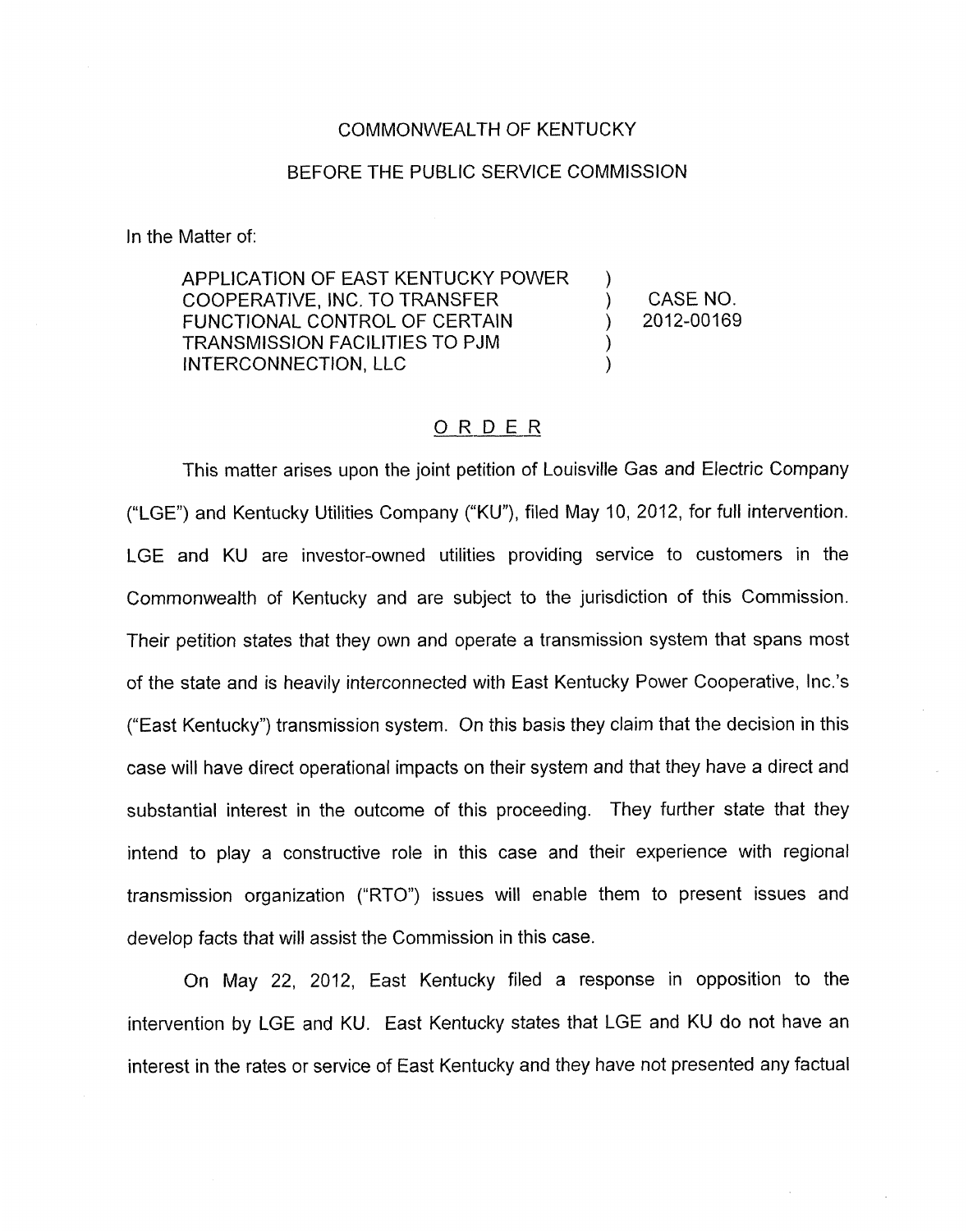or legal support to justify intervention. Further, East Kentucky claims that the experience of LGE and KU with RTOs will have little probative value here since this case involves a different utility (East Kentucky) and a different RTO (PJM Interconnection, LLC). East Kentucky notes that LGE and KU never requested to intervene in prior Commission cases involving utilities requesting authority to transfer functional control of transmission facilities to a RTO and asserts that operational impacts on utilities arising from transmission issues are within the exclusive jurisdiction of the Federal Energy Regulatory Commission ("FERC"). East Kentucky concludes by stating the LGE and KU do not have a special interest sufficient to grant intervention and their participation would unduly complicate or disrupt this proceeding.

LGE and KU then filed a reply on May 29, 2012, reasserting the existence of multiple interconnections with East Kentucky and that its operations can impact and affect their rates and service because they serve each other's retail customers over each other's facilities. They also note that in two prior cases involving LGE and KU, East Kentucky requested and was granted intervention based on the multiple interconnections of their transmission systems.<sup>1</sup> The reply further states that LGE, KU, and East Kentucky are members of a reserve sharing group and, although East

<sup>&</sup>lt;sup>1</sup> Case No. 2000-00095, *In the Matter of Joint Application of Powergen PLC*, *LG&E Energy Corp., Louisville Gas and Electric Company, and Kentucky Utilities Company for Approval of a Merger* (Ky. PSC Apr. 18, 2000); and Case No. 2001- 00104, *Joint Application of E. ON AG, Powergen PLC, LG&E Energy Corp., Louisville Gas and Electric Company, and Kentucky Utilities Company for Approval of an Acquisition* (Ky. PSC Jun. 8, 2001).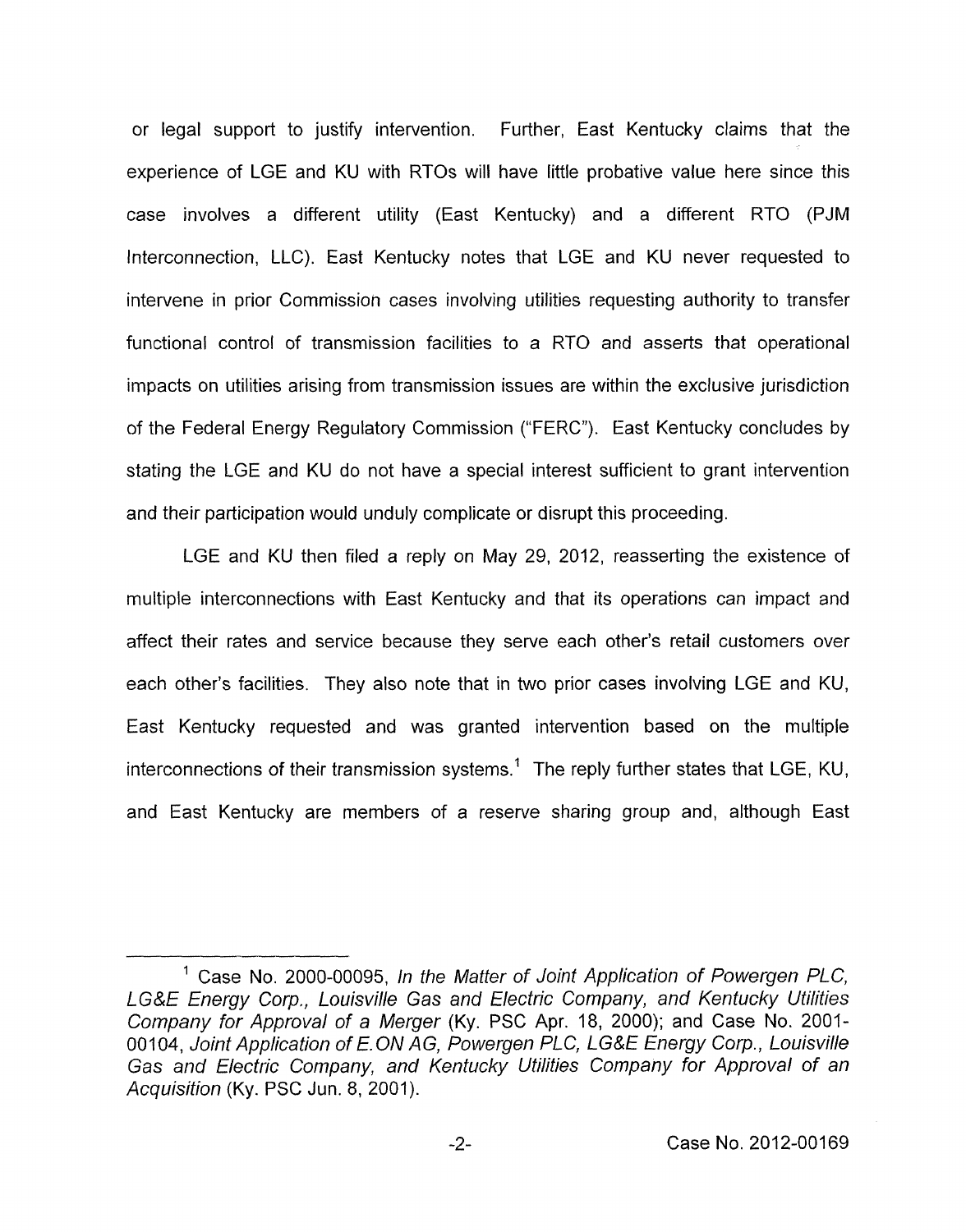Kentucky's application states an intent to maintain that group.<sup>2</sup> its RTO membership may impact generating unit dispatch which will affect the operations, rates, and service of LGE and KU.

On June 1, 2012, East Kentucky filed a sur-reply, again arguing that LGE and KU have presented no facts or legal basis to support their intervention and reasserting that any issue arising from the interconnections of their transmission systems is within FERC's exclusive jurisdiction. East Kentucky also differentiates its intervention in two prior cases involving the transfer of ownership and control LGE and KU, claiming that those cases involved domestic utilities being acquired by foreign companies, whereas here the proposed transfer is limited to functional control of transmission facilities to a long established domestic RTO. Finally, East Kentucky argues that the reserve sharing group is a non-issue in this case, citing what it characterizes as the uncontroverted testimony in its application that RTO membership will not have an adverse impact on any of the reserve sharing partners. $3$ 

Based on the evidence of record and being otherwise sufficiently advised, the Commission finds that the transmission systems of East Kentucky, LGE, and KU have multiple interconnections and each system is used to serve the other's retail customers. These facts form a sufficient basis to justify an inquiry in this case into the impacts, if any, of East Kentucky's proposed membership in PJM on the operations, rates, and service of LGE and KU. The Commission previously found these transmission interconnections to be sufficient to allow East Kentucky to intervene in prior cases

<sup>&</sup>lt;sup>2</sup> Application at 14.

<sup>&</sup>lt;sup>3</sup> Sur-reply at 3.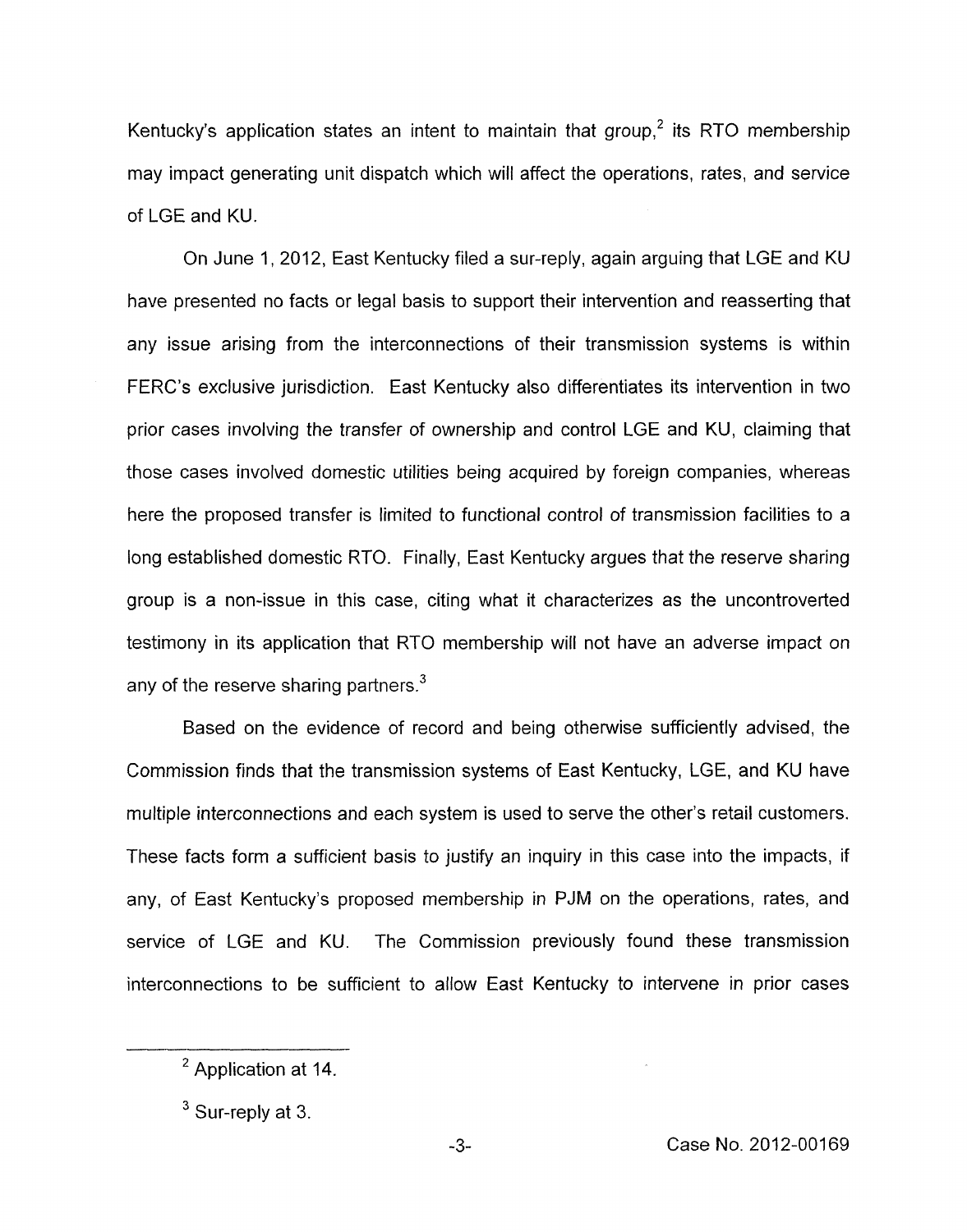involving transfers of control of LGE and KU, and we will now follow these precedents to allow LGE and KU to intervene here.

In addition, while East Kentucky asserts that membership in PJM will have no adverse impact on the existing reserve sharing group, that assertion raises issues of fact which could have an impact on the operations of LGE and KU, as well as on generating unit dispatch. For these reasons, the Commission also finds that LGE and KU have a special interest sufficient to justify their intervention. The Commission further finds that their intervention is likely to present issues and develop facts that will assist the Commission in fully considering the matter without unduly complicating or disrupting the proceedings and they should be granted full rights of a party in this proceeding.

IT IS HEREBY ORDERED that:

1. The joint petition of LGE and KU to intervene is granted.

2. LGE and KU shall be entitled to the full rights of a party and shall be served with the Commission's Orders and with filed testimony, exhibits, pleadings, correspondence, and all other documents submitted by parties after the date of this Order.

**3.** Should LGE and KU file documents of any kind with the Commission in the course of these proceedings, LGE and KU shall also serve a copy of said documents on all other parties of record.

By the Commission

ATTEST:

*t<sub>p</sub>havi (2014 / pop)* Derman<br>Versitive Director



Case No. 2012-00169